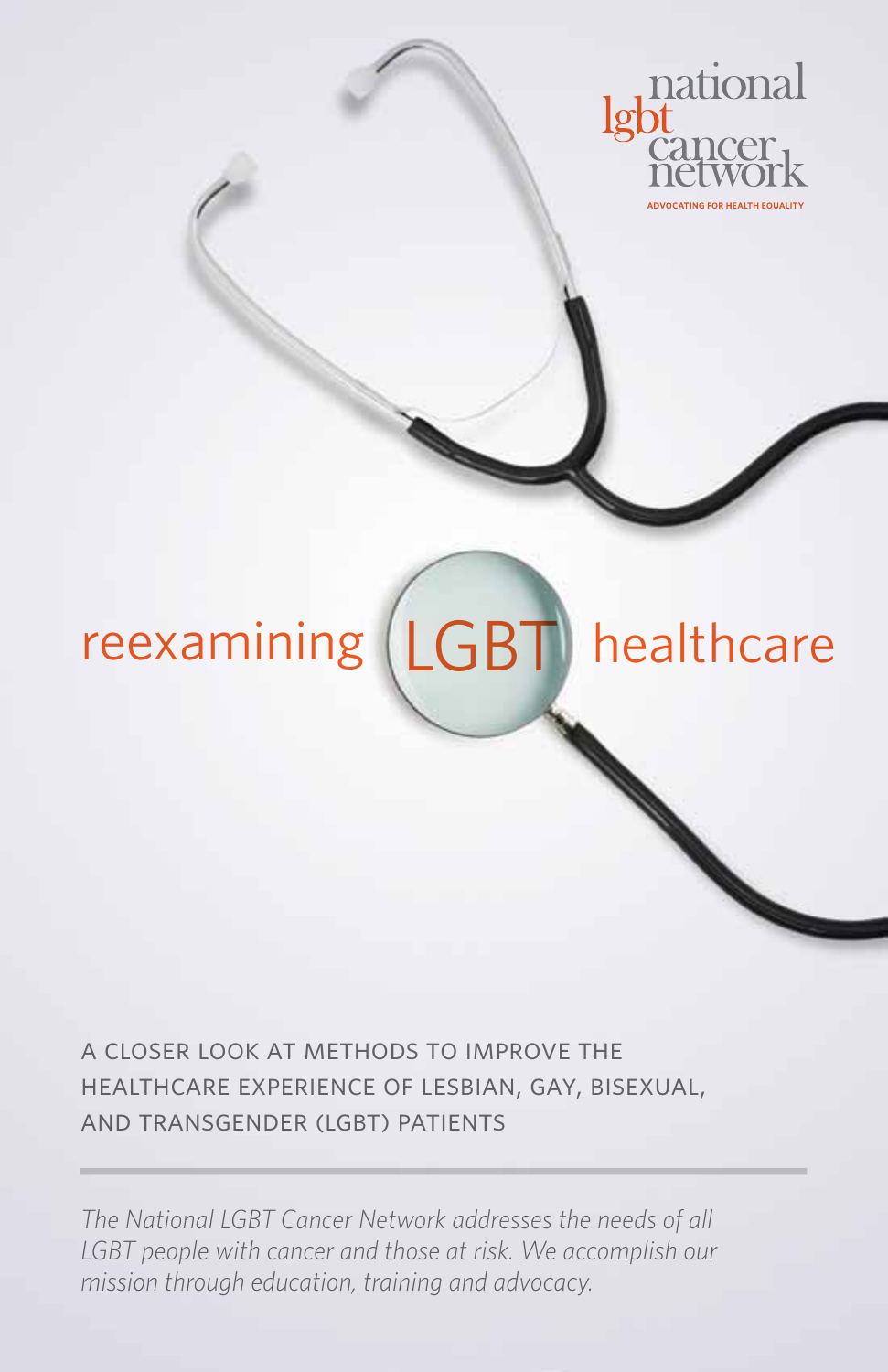

# 5 ways to provide culturally competent treatment to LGBT individuals accessing healthcare services

LGBT people often enter the health care system without confidence that they will be welcomed and receive compassionate care. Previous negative experiences with doctors and hospitals have served to make many LGBT people wary of you.

We believe it is YOUR responsibility to create a welcoming environment to this population. Below are some methods that demonstrate that you are supportive, welcoming and open to hearing about the gender identity and sexual orientation of all of your patients.

1. use inclusive language. In many clinics, hospitals, inpatient units, etc. male patients are routinely asked, "Are you married, or do you have a girlfriend?" Many LGBT consumers will interpret this as a signal that the care provider is unwilling to hear about relationships that fall outside a heterosexual paradigm, and some of them will be silenced. Using more inclusive language, such as "Are you in a

relationship right now?" or "What kind of people do you tend to have relationships with?" is a simple change that may have far-reaching results.

2. mirroring language. Not all LGBT people use the same language to refer to their sexual or gender identity. For example, some lesbians refer to themselves as "gay" and some men who have sex with men do not consider themselves gay at all. Similarly, transgender people may have particular words that they are most comfortable using to describe parts of their bodies. Listen carefully and mirror back the same language your patients use. This goes a very long way in establishing trust.

3. be aware of subtle signals you may be sending. Many LGBT people at some point in their lives have lost or disrupted relationships with friends, family members, or religious communities over disclosure of their sexual or gender

identity. As a result, many of them are cautious and overly watchful toward any possible clues as to whether you may or may not be accepting and supportive of them. The use of routine language that assumes heterosexuality can unintentionally telegraph a heterosexist point of view. Conversely, hanging even a small pro-LGBT flyer in your waiting room, or posting information about LGBT resources in your community, may make LGBT consumers feel that their disclosures are welcome.

#### 4. welcome and normalize lgbt

**DISCLOSURES.** A tentative disclosure of LGBT identity or experience can be welcomed with a simple "I'm glad you told me that." This can be followed with the same kind of questions that would follow any patient mentioning a relationship or experience, such as "Is he here with you today?" or "Would you like me to include her in our talk now?" It is also helpful to find out how public or private the information is. Some patients may come out to you but have not disclosed their sexual orientation or gender identity to family members, colleagues or friends.

5. utilize knowledge about your patient's sexual orientation and gender identity in discharge planning and when making referrals. Remember to include your LGBT patients' romantic partners, as well as their network of friends in treatment planning and discharge. Partners, loved ones, friends, and family can provide crucial information, invaluable support for treatment compliance, and ongoing monitoring of your patient's wellness. Welcoming these collateral contacts and taking them seriously can amplify the effectiveness of your work and generate improved outcomes. Try to have LGBT– welcoming services on your lists of referrals.

*Adaptation of an original excerpt from Rosenberg, S., Rosenberg, J., Huygen, C., and Klein, E. (2005). No need to hide: Out of the closet and mentally ill, Best practices in mental health: An international journal, 1, 72-85. Acknowledgments: Rainbow Heights Club (www.rainbowheights.org) for materials.*



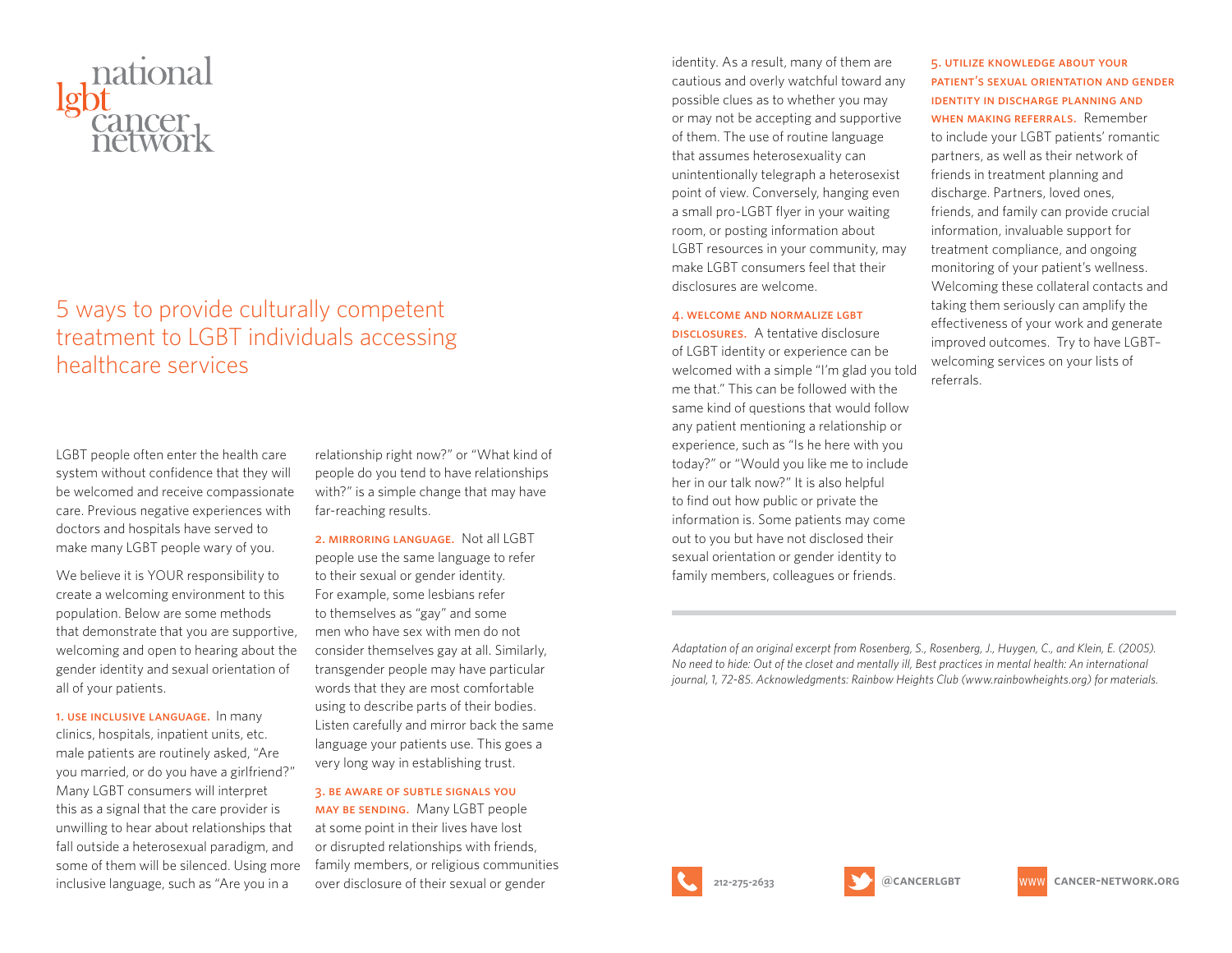# Gender Terminology

sex: physical characteristics; biological or anatomic sexual markers (hormones, chromosomes, genitalia)

**GENDER ROLE:** The social construction of masculinity and femininity in a specific culture. It involves gender assignment (the gender designation of someone at birth), gender roles (the expectations imposed on someone based on their gender), gender attribution (how others perceive someone's gender), gender expression (how someone presents their gender), and gender identity (how someone defines their gender).

**GENDER IDENTITY:** An individual's internal sense of being male, female, or something else. Since gender identity is internal, one's gender identity is not necessarily visible to others.

sexual orientation: An individual's emotional, romantic, sexual, or affectional attraction to men, women, both.

**HETEROSEXISM:** institutional and social assumption of heterosexuality as better and "normal," compared to other sexual orientations, leading to its being privileged and non- heterosexual orientations being oppressed / disadvantaged.

trans or transgender: Most commonly used as an umbrella term for someone whose self-identification or gender expression challenges traditional notions of "male" and "female." Transgender people include transsexuals, crossdressers, drag queens and kings, genderqueers, and others who cross traditional gender categories.

transphobia: The fear, hatred, or intolerance of people who identify or are perceived as transgender.

TRANSSEXUAL: A person whose gender identity is different from their assigned gender at birth. Transsexuals often undergo hormone treatments and gender reassignment surgeries to align their anatomy with their core identity, but not all desire or are able to do so.

Engage, Treat, and Support the Whole Person

| Sex                   | <b>MALE</b>             | <b>DSD</b>              | <b>FEMALE</b>             |
|-----------------------|-------------------------|-------------------------|---------------------------|
| Gender                | <b>MASCULINE</b>        | <b>ANDROGYNOUS</b>      | <b>FEMININE</b>           |
| Gender<br>Identity    | <b>MAN</b>              | <b>GENDERQUEER</b>      | <b>WOMAN</b>              |
| Sexual<br>Orientation | <b>ATTRACTED TO MEN</b> | <b>BISEXUAL/ASEXUAL</b> | <b>ATTRACTED TO WOMAN</b> |

*The image above shows the broad human range of sex, gender and sexual orientation. Note that in each category, there are more than two choices.* 

When treating the whole person, it is important for to remember that there are many components to every person's identity and that the experience of being a hospital patient is influenced by ALL of these parts. Patients may simultaneously fear stigma and discrimination for multiple aspects of their identity, including their age, race, ethnicity, religion, nationality, and socioeconomic class.

LGBT people are not all the same. Consider how different one's expectations of healthcare and hospital experiences might be for a

- 65-year-old Black gay man from Haiti
- Undocumented lesbian mother from Mexico
- **19-year-old Japanese American** transgender woman
- 34-year-old White gay CEO who uses a wheelchair to get around





*Massachusetts, Amherst. 413-545-4826. brettgenny@stuaf.umass.edu.*

*Definitions developed by Brett Genny Beemyn Director, The Stonewall Center, University of*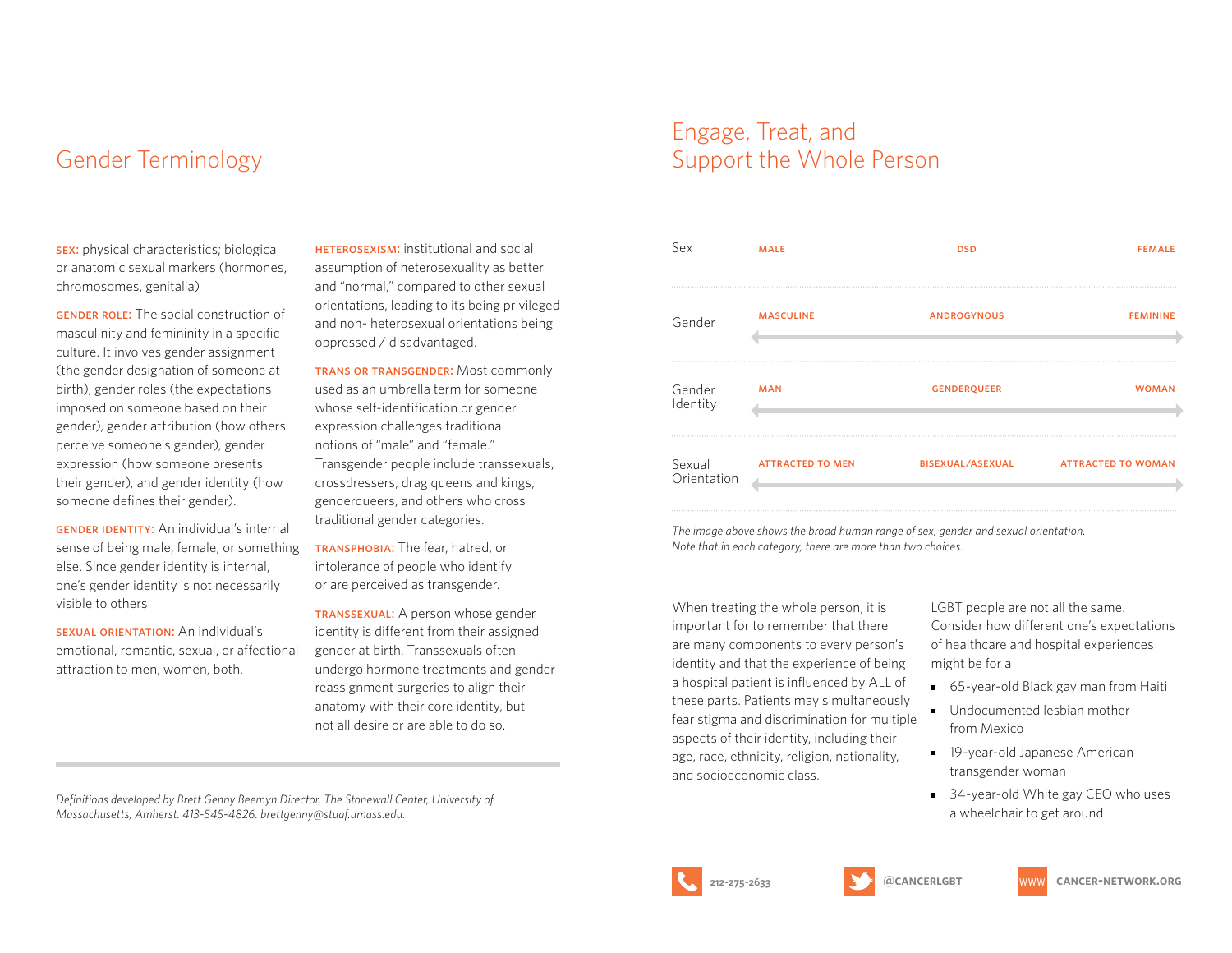# Learn More about LGBT Health

#### websites, networks and hotlines

#### National LGBT Cancer Network

www.cancer-network.org info@cancer-network.org 136 West 16 St. #1E New York, NY 10011 212-675-2633

The National LGBT Cancer Network is the only program in the country addressing the needs of all LGBT people with cancer and those at risk. Our work focuses on education, advocacy and training.

#### Network for LGBT Health Equity

www.lgbthealthequity.org lgbttobacco@gmail.com 617-927-6451

The Network for LGBT Health Equity is working to support the many local tobacco control and health equity advocates in helping to eliminate tobacco and other health disparities for all LGBT people.

#### National Coalition for LGBT Health

lgbthealth.webolutionary.com

The Coalition is committed to improving the health and well-being of lesbian, gay, bisexual, and transgender individuals through federal advocacy that is focused on research, policy, education, and training.

# CDC LGBT Lesbian, Gay, Bisexual and Transgender Health

www.cdc.gov/lgbthealth 600 Clifton Rd. Atlanta, GA 30333 800-CDC-INFO (800-232-4636) TTY: 888-232-6348, 24 Hr/Every Day Center for Disease Control and Prevention's on-line source for LGBT specific health information.

#### GLBT National Health Center

#### www.glnh.org

National non-profit organization offering toll-free peer counseling, information, and local resources, including local switchboard numbers and gay-related links.

## GLBT National Youth Talkline

888-THE-GNLH (843-4564) 800-246-PRIDE (7743) Youth Peer Counseling information and local resources, through age 25.

#### national organizations

#### The National Coalition for LGBT Health

www.lgbthealth.net 1325 Massachusetts Ave NW Washington, DC 20005 202-558-6828

Committed to improving the health and wellbeing of lesbian, gay, bisexual and transgender individuals and communities through public education, coalition building and advocacy that focus on research, policy, education and training.

# The Gay and Lesbian Medical Association

www.glma.com 459 Fulton St. Suite 107 San Francisco, CA 94102 415-255-4547

GLMA is the world's largest and oldest association of lesbian, gay, bisexual and transgender (LGBT) health care professionals. GLMA's mission is to ensure equality in health care for lesbian, gay, bisexual and transgender individuals and health care providers.

# The Mautner Project

www.mautnerproject.org 1875 Connecticut Ave. N.W. # 710 Washington, DC 20009 202-332-5536

The Mautner Project is committed to improving the health of women who partner with women including lesbian, bisexual and transgender individuals, through direct and support service, education and advocacy. Does not provide medical advice, diagnosis or treatment.

#### local organizations

# The Lesbian, Gay, Bisexual and Transgender Community Center

www.gaycenter.org 208 West 13th St. New York, NY 10011 212-620-7310

6,000 people visit the Center in NYC each week, and more than 300 groups meet there. They provide groundbreaking social service, public policy, educational and cultural/recreational programs for the LGBT community, including the Lesbian Cancer Initiative, the SmokeFree Project and Center CARE Services (Counseling, Advocacy, Recovery and Education)

## Michael Callen and Audre Lorde Community Health Center

www.callen-lorde.org 365 West 18 St. New York, NY 10011 212-271-7200

Quality, affordable Lesbian, Gay Bisexual and Transgender health facility. General care, dermatology, mammography, STD screening/ care, HIV related health services, counseling, community training and more. Service provided regardless of ability to pay.

# Bronx Lesbian and Gay Health Resource Consortium

www.bronxpride.org 448 East 149th St. Bronx, NY 10455 718-292-4368

Nonprofit community based organization committed to improving access to quality and culturally sensitive health care for Bronx lesbian, gay, bisexual, and transgendered people. Gurlz Kick Ash! Free Quit Smoking and HEALTH LINK LINE: 866-4-GAY-CARE.

# Rainbow Heights Club

www.rainbowheights.org 25 Flatbush Ave. 3rd Floor Brooklyn, NY 11217 718-852-2584

Psychosocial and advocacy organization specifically meeting the needs of LGBT individuals living with severe and persistent mental illness.

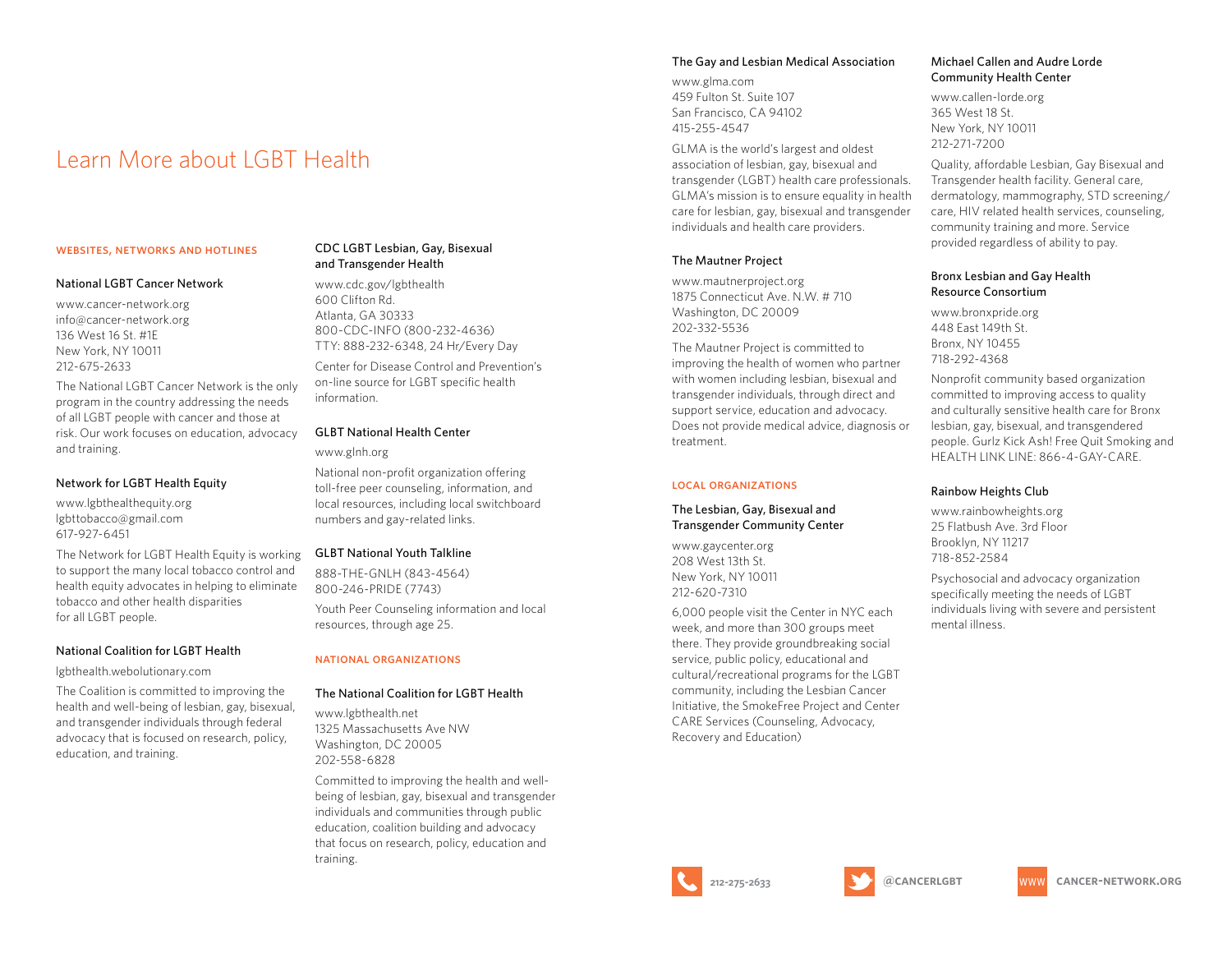# Services and Advocacy for GLBT Elders (SAGE)

www.sageusa.org 305 7th Ave. 6th Floor New York, NY 10001 212-741-2247

SAGE offers social services, programs and community-building to LGBT seniors in and around New York City and provides education and advocacy on LGBT aging issues nationwide.

## Griot Circle

www.griotcircle.org 25 Flatbush Ave. 3rd Floor Brooklyn, NY 11217 718-246-2775

GRIOT Circle is an intergenerational and culturally diverse community-based organization dedicated to enriching the lives of older lesbian, gay, bisexual, and transgender persons, especially elders of color.

## people of color

#### The Audre Lorde Project

www.alp.org 85 South Oxford St. Brooklyn, NY 11217 718-596-0342

The Audre Lorde Project Lesbian, Gay, Bisexual, Two Spirit and Transgender People of Color center for community organizing, focusing on the New York City area. Through mobilization, education and capacity-building, works for community wellness and progressive social and economic justice.

#### Gay Men of African Descent (GMAD)

www.gmad.org gmad@gmad.org 44 Court St. Suite 1000 Brooklyn, NY 11201 718-222-6300

GMAD offers a wide range of programs for the black gay community, including HIV testing, support groups, technical assistance, training and advocacy.

## Make the Road by Walking's LGBT Project-GLOBE

www.maketheroad.org 301 Grove Street Brooklyn, NY 11237 718-418-7690 x1278

In addition to supporting and empowering the LGBTQ community in the outer boroughs and providing a safe space, Globe works with schools in Brooklyn and Queens to address the institutional homophobia that drives students to drop out of school. Globe also fights job discrimination against transgender New Yorkers and promotes community awareness and understanding of LGBTQ discrimination and oppression. *Also see APICHA below.*

# **YOUTH**

# FIERCE!

www.fiercenyc.org 147 West 24th St. 6th Floor New York, NY 10011 646-336-6789 A community organizing project for

transgender, lesbian, gay, bisexual, Two Spirit, queer, and questioning (TLGBTSQQ) youth of color in New York City. FIERCE includes the Education for Liberation Project (ELP), a paid training program which provides comprehensive community organizing, political education, and anti-oppression trainings to our constinuency.

#### Hetrick Martin Institute/ Harvey Milk School

www.hmi.org 2 Astor Place, 3rd Floor New York, NY 10003 212-674-2400 x269 212-674-8650 (fax) A comprehensive package of direct services, a high school and referrals for youth ages 12-21.

#### YES (Youth Enrichment Services) at LGBT Center

www.gaycenter.org/youth yes@gaycenter.org 208 West 13th St. New York, NY 10011 212-620-7310

LGBT youth program for ages 13-21. YES provides programming for support, leadership skills development and creative self expression.

# hiv/aids

# Asian & Pacific Islander Coalition on HIV/AIDS APICHA

www.apicha.org infoline1@apicha.org Rego Park: 718-896-2500 Jamaica: 718-739-2525 Far Rockaway: 718-868-8648

Offers a broad range of services for LGBT adults and youth and has offered trans-specific groups in the past. APICHA's mission is to combat AIDS-related discrimination and to support, empower, and enhance the quality of life of Asians and Pacific Islanders in New York City.

#### Housing Works

www.housingworks.org 57 Willoughby St. 2nd Floor Brooklyn, NY 11201 212-967-1500 212-645-8111 718-827-8700

Provides job training programs, day treatment, and direct legal help to HIV+ clients. Immediate services for homeless and detox referrals. Housing Works also has support groups and a transitional housing program for transgender clients.

# GMHC (formerly Gay Men's Health Crisis)

www.gmhc.org 450 West 33rd St. New York, NY 10001 212-367-1000

HIV/AIDS organization including direct services, legal services, education, advocacy, testing and more.

#### **TRANSGENDER**

# Gender Identity Project (GIP) at The LGBT Center

www.gaycenter.org/gip 208 West 13th St. New York, NY 10011 212-620-7310

Professional and peer counseling, community events and organizing, advocacy, support groups and referrals for everyone on the transgender spectrum. GIP offers the trans-care training curriculum for providers and organizations offering services to trans communities. Hours are Monday through Friday, 10a.m. to 6p.m.

# Sylvia Rivera Law Project

www.srlp.org 147 West 24 St. New York, NY 10011 212-337-8550

SRLP serves low-income people and people of color who are transgender, intersex, or gender non-conforming by assisting with identity documents, Medicaid, discrimination in sex segregated facilities, prisoners rights, and immigration. Services in English, Spanish, Hindi.

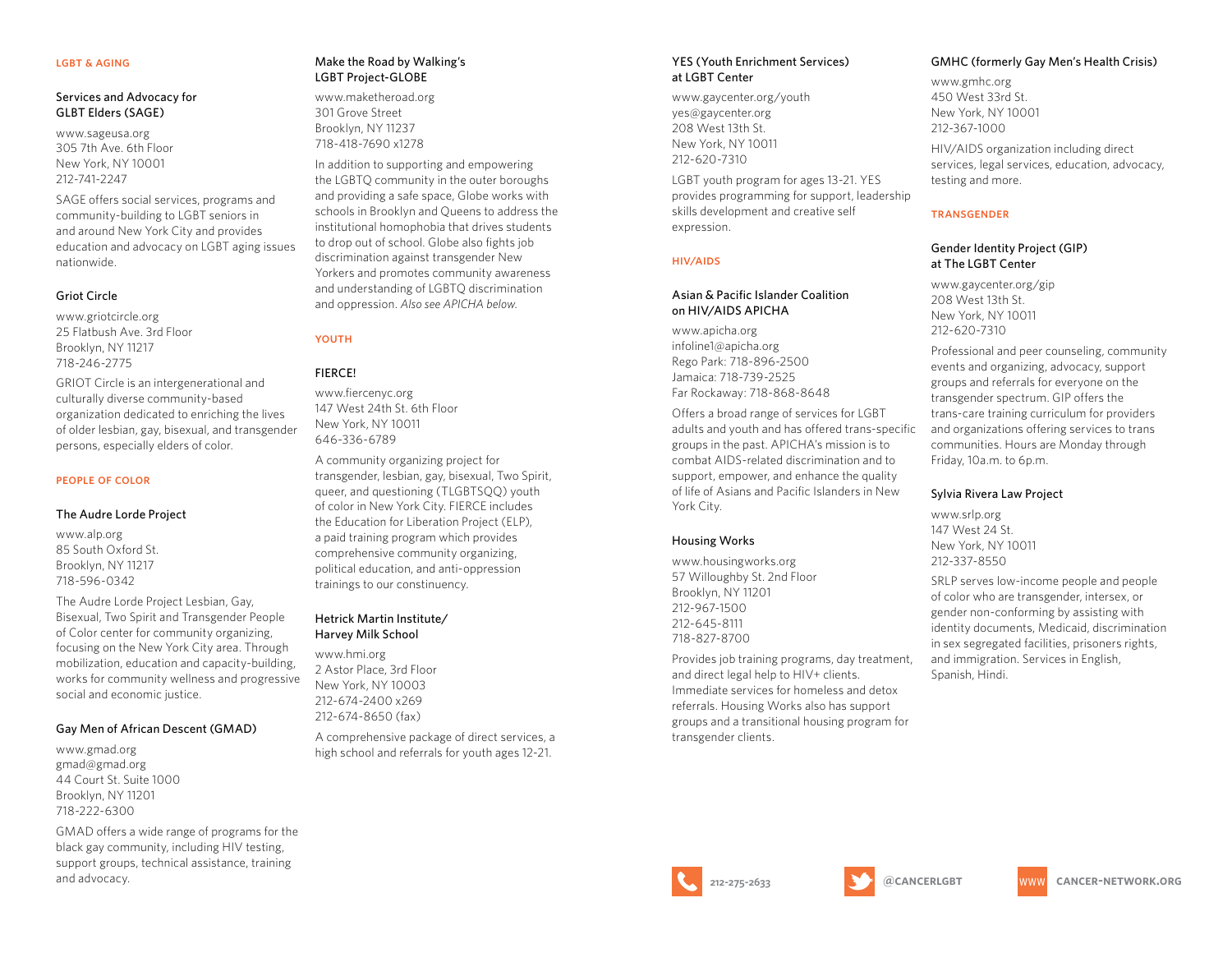# Journal Articles for Reference

#### general lgbt health

Bonvicini KA, Perlin MJ. The same but different: clinician-patient communication with gay and lesbian patients. Patient Education and Counseling. 2003; 51:115-122.

Kaiser Permanente National Diversity Council and Kaiser Permanente National Diversity Department. A Provider's Handbook on Culturally Competent Care: Lesbian, Gay, Bisexual, and Transgender Population, 2nd ed. 2004.

Dean, L., et. Al. Lesbian, Gay, Bisexual, and Transgender Health: Findings and Concerns. Journal of the Gay and Lesbian Medical Assocation, Vol. 4, No. 3, 2000. www.glma.org

Krehely, Jeff. How to Close the LGBT Health Disparities Gap. Center for American Progress. 2009 December 21. http://www. americanprogress.org/issues/2009/12/pdf/lgbt\_health\_disparities race.pdf

Makadon HJ. Improving health care for the lesbian and gay communities. N Engl J Med. 2006; 354:895-897.

Harcourt, J. (ed.). Current issues in lesbian, gay, bisexual, and transgender health. Haworth Press, 2004.

American Journal of Public Health, special issues on lesbian, gay, bisexual, and transgender health: June 2001Vol. 91, No. 6 . Gateways to Improving Lesbian Health and Health Care: Opening Doors, By Christy M. Ponticelli, Haworth, 1998.

Mayer KH, Bradford JB, Makadon HJ, et al. Sexual and gender minority health: What we know and what needs to be done. American Journal of Public Health. 2008:98; 989-995.

Meyer IL, Northridge ME. Eds. The Health of Sexual Minorities: Public Health Perspectives on Lesbian, Gay, Bisexual and Transgender Populations. New York: Springer. 2007.

Solarz, AL. Ed. Lesbian Health: Current Assessment and Directions for the Future. Washington, DC: National Academy Press; 1999.

#### **TOBACCO**

"Smoking Out A Deadly Threat: Tobacco Use in the LGBT Community." American Lung Association. http://www.lungusa.org/assets/ documents/publications/lung- disease-data/lgbt-report.pdf. Accessed on July 12, 2010.

Austin, S. B., N. Ziyadeh, et al. (2004). "Sexual orientation and tobacco use in a cohort study of US adolescent girls and boys." Archives of Pediatrics and Adolescent Medicine. 158(4): 317-22.

Buchting, F. O., Scout (2008). "Lesbians, Gays, Bisexuals, and Transgenders of Color Sampling Methodology: Strategies for Collecting Data in Small, Hidden, or Hard-to-Reach Groups to Reduce

Tobacco-Related Health Disparities, Tobacco Research Network on Disparities." Trend. http://cancercontrol.cancer.gov/tcrb/trend/lgbt/ docs/LGBTReport508.pdf. Accessed on July 12, 2010.

Greenwood, G. L., J. P. Paul, et al. (2005). "Tobacco use and cessation among a household-based sample of US urban men who have sex with men." American Journal of Public Health. 95(1): 145-51.

Gruskin, E. P., G. L. Greenwood, et al. (2007). "Disparities in smoking between the lesbian, gay, and bisexual population and the general population in California." American Journal of Public Health. 97(8): 1496-502.

Hughes, T. L., T. P. Johnson, et al. (2008). "Sexual orientation and smoking: results from a multisite women's health study." Subst Use Misuse. 43(8-9): 1218-39.

Lee, J. G., G. K. Griffin, et al. (2009). "Tobacco use among sexual minorities in the USA, 1987 to May 2007: a systematic review." Tobacco Control. 18(4): 275-82.

Ryan, H., P. M. Wortley, et al. (2001). "Smoking among lesbians, gays, and bisexuals: a review of the literature." American Journal of Preventive Medicine. 21(2): 142-9.

#### cancer

Boehmer, U. and P. Case (2004). "Physicians don't ask, some patients tell: Disclosure of sexual orientation among women with breast carcinoma." American Cancer Society. 101(8): 1882-1889.

Bowen, D. J., U. Boehmer, et al. (2007). Cancer and sexual minority women. The Health of Sexual Minorities: Public Health Perspectives on Lesbian, Gay, Bisexual and Transgender Populations. I. H. Meyer and M. E. Northridge. New York, Springer: 523-538.

Cochran, S. D., V. M. Mays, et al. (2001). "Cancer-related risk indicators and preventive screening behaviors among lesbians and bisexual women." American Journal of Public Health. 91(4): 591-7.

Davis, Kate. "Southern Comfort" (documentary, 2001). New York: Q-Ball Productions. A 90-minute documentary about Robert Eads, a 52-year-old female to male transsexual who lives in the back hills of Georgia and who dies of ovarian cancer after being turned away by more than two dozen doctors who feared that taking on a transgendered patient might harm their practice. Winner Grand Jury Prize, Documentary Competition, Sundance Film Festival 2001.

#### hiv/aids

Transgender and HIV: Risks, Prevention & Care. By Bockting, W & Kirk, S. (Editors.) Binghamton NY: Haworth Press, 2001.

Catania, J. A., D. Osmond, et al. (2001). "The continuing HIV epidemic among men who have sex with men." American Journal of Public Health. 91(6): 907-14.

#### alcohol & substance use

Bostwick, W. B., S. E. McCabe, et al. (2007). "Drinking patterns, problems, and motivations among collegiate bisexual women." Journal of American College Health. 56(3): 285-92.

Cochran, S. D., D. Ackerman, et al. (2004). "Prevalence of non-medical drug use and dependence among homosexually active men and women in the US population." Addiction. 99(8): 989-98.

Corliss, H. L., M. Rosario, et al. (2008). "Sexual orientation disparities in longitudinal alcohol use patterns among adolescents: findings from the Growing Up Today Study." Arch Pediatr Adolesc Med. 162(11): 1071-8.

Marshal, M. P., M. S. Friedman, et al. (2008). "Sexual orientation. and adolescent substance use: a meta-analysis and methodological review." Addiction. 103(4): 546-56.

McCabe, S. E., W. B. Bostwick, et al. (2010). "The Relationship Between Discrimination and Substance Use Disorders Among Lesbian, Gay, and Bisexual Adults in the United States." American Journal of Public Health.

McCabe, S. E., T. L. Hughes, et al. (2009). "Sexual orientation, substance use behaviors and substance dependence in the United States." Addiction. 104(8): 1333-45.

Parks, C. A. and T. L. Hughes (2005). "Alcohol use and alcoholrelated problems in self- identified lesbians: age and racial/ethnic comparisons." *I Lesbian Stud.* 9(3): 31-44.

Stall, R., J. P. Paul, et al. (2001). "Alcohol use, drug use and alcoholrelated problems among men who have sex with men: the Urban Men's Health Study." Addiction. 96(11): 1589-601.

#### MENTAL HEALTH

Rosenberg, S., Rosenberg, J., Huygen, C., and Klein, E. (2005). No need to hide: Out of the closet and mentally ill, Best practices in mental health: An international journal, 1, 72-85.

Raising Issues: Lesbian, Gay, Bisexual & Transgender People Receiving Services in the Public Menthal Health System Alicia Lucksted, PhD

Center for Mental Health Services Research Department of Psychiatry, University of Maryland 685 West Baltimore Street, MSTF Building, Suite 300 Baltimore, MD 21201

Tel: 410 / 706-2490 Fax: 410 / 706-0022 Email: aluckste@psych. umaryland.edu. November, 2004. http://www.rainbowheights.org/ downloads/FINAL\_VERSIONAlicia%20Lucksted.pdf

#### gay (sexual minority men)

Knight D. Health care screening for men who have sex ith men. Am Fam Physician. 2004;69:2149-2156. Link to abstract available

Makadon HJ, Mayer KH, Garofalo R. Optimizing primary care for men who have sex with men. JAMA. 2006;296:2362-2365

Wolitski, RJ, Stall, R Valdiserri, RO. Eds. Unequal Opportunity: Health Disparities Affecting Gay and Bisexual Men in the United States. New York: Oxford University Press, 2008.

#### lesbian (sexual minority women)

White JC, Levinson W Lesbian health care. What a primary care physician needs to know. West J Med. 1995: 162: 463-466.

Mravcak SA. Primary care for lesbians and bisexual women. American Family Physician. 2006;74:279.

Cochran SD, et al. Cancer-related risk indicators and preventive screening behaviors among lesbians and bisexual women. American Journal of Public Health. 2001;91:591.

Gruskin EP, et al. Patterns of cigarette smoking and alcohol abuse among lesbians and bisexual women enrolled in a large health maintenance organization. American Journal of Public Health. 2001;91:976.

#### bisexual

National Gay and Lesbian Task Force Policy Institute, BiNet USA, The Fenway Institute. Bisexual health: and introduction and model practices for HIV/STI prevention programming 2007.

Bisexuality: The Psychology and Politics of an Invisible Minority, Beth A. Firestein. Bisexual Resource Guide 2000, The Bisexual Resource Center, 2000. www.biresource.org

Dual Attraction : Understanding Bisexuality 1995 by Martin S. Weinberg, Colin J. Williams, Douglas W. Pryor

Bisexuality in the Lives of Men: Facts and Fictions 2001 by Brett Beemyn and Erich W. Steinman (Editors) Harrington Park Press, Binghamton NY

Bisexuality in the United States 2000 by Paula C. Rodriguez Rust Columbia University Press, Chichester NY

#### transgender

Jones, B. E., & Hill, M. J. (2002). Transgender mental health: the intersection of race, sexual orientation, and gender identity. In BE Jones & J. Hill (Eds.) Mental Health Issues in Lesbian, Gay, Bisexual and Transgender Communities. Review of Psychiatry 21(4). Washington DC: American Psychiatric Publishing.

Clements NK, Marx R, Guzman R, Katz M. HIV prevalence, risk behaviors, health care use, and mental health status of transgender persons: implications for public health interventions. American Journal of Public Health. 2001;91:915-921.

#### YOUTH

Social Services with Transgendered Youth. By Mallon, G (Editor.); Binghamton NY: Harrinton Park Press, 1999

DeCrescenzo, T. (Ed.). (1994). Helping gay and lesbian youth: New policies, new programs, new practice. New York: Harrington Park Press/Haworth Press.

AR D'Augelli, NW Pilkington, SL Hershberger. Incidence and mental health impact of sexual orientation victimization of lesbian, gay, and bisexual youths in high school. School Psychology Quarterly. 2002.